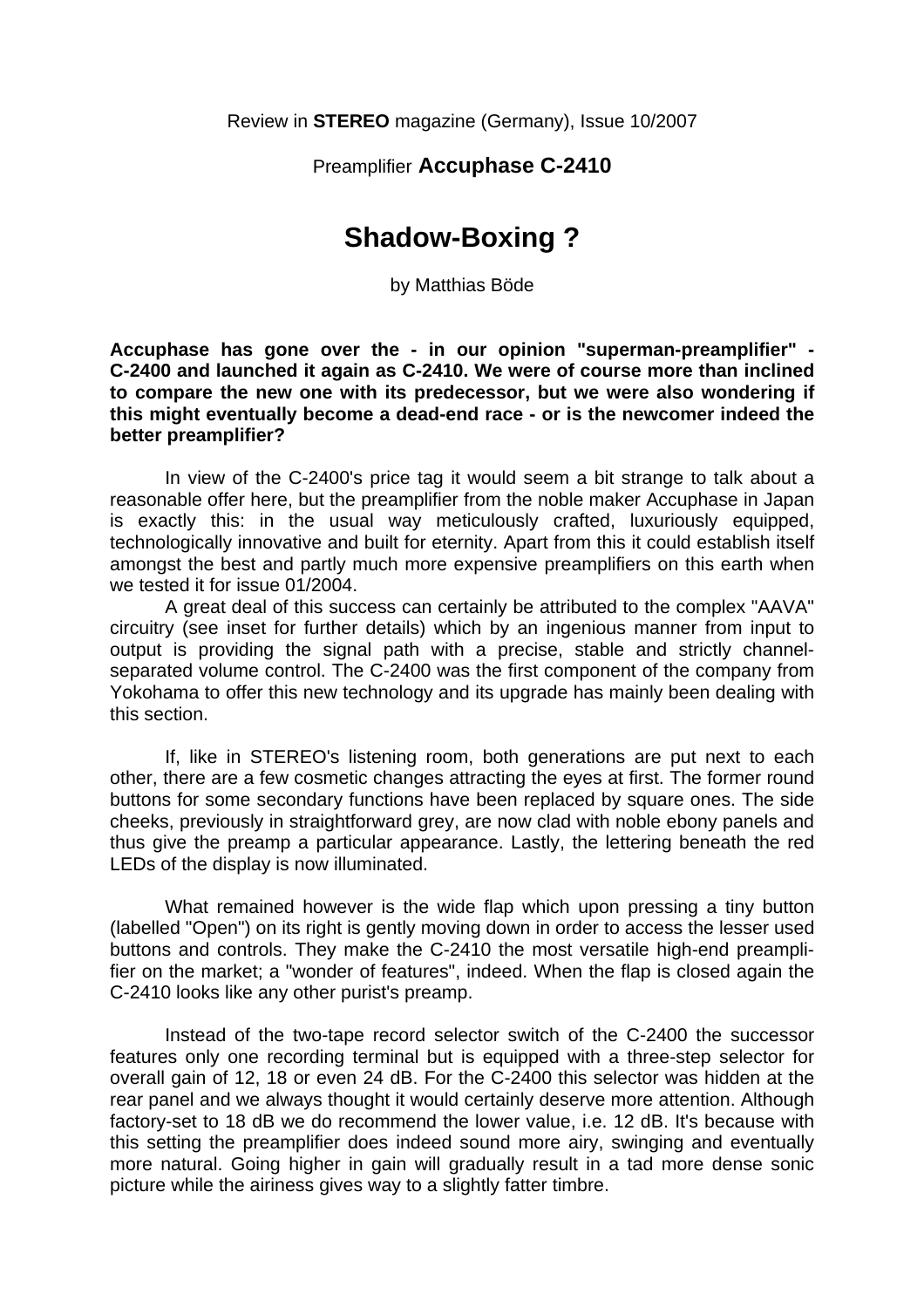And there is actually no reason for a basic gain higher than 12 dB, because nearly all CD players come with an output voltage so high that even when listening to music at high levels the volume control itself could hardly be set beyond the 12 o'clock position. Still, this feature does make sense, for example when - Accuphase may forgive us - Apple's rather "quiet" i-Pod or something similar is to be connected, which in comparison with a good CD player would usually sound thinner and bleached in sonic colours. A higher gain setting of the C-2410 would remedy this in so far that the flat sound is becoming more vigorous and vivid. The same applies to run-of-the-mill DVB-tuners and other rather standard appliances for music reproduction.

### **Success through "AAVA"**

#### **The "Accuphase Analog Vari-gain Amplifier" is the heart of the C-2410.**

After having always employed potentiometers of the highest calibre to take care of the volume control, with the advent of the C-2400 Accuphase introduced a unique circuitry which was to combine the functions of amplification and volume control in one unit: AAVA. The volume knob on the right is actually linked to a CPU which detects the position of the volume knob and operates, respectively combines altogether 16 current on/off switches according to the position of the knob, whereby the sum is resulting in the overall volume. The input signal is converted into 16 weighted current stages which in combination are to yield more than 65,500 stages. This procedure is eventually perceived by the ear like a continuously gliding analogue potentiometer. Accuphase claims some distinct advantages achieved by this proprietary AAVA circuitry, such as stable frequency response regardless of volume setting, outstanding signal-to-noise ratio and distortions reduced to an absolute minimum, lowest left/right channel crosstalk and, last but not least, absolutely no mechanical wear. Muting and balance control are likewise governed by AAVA and thus eliminating any impedance and capacity problems inherent in conventional solutions.

 Like any other preamp the C-2410, too, needs a certain play-in time before one can take it really serious. So please follow our advise and have it continuously switched on for the first two weeks or so. It goes without saying that the phase of the mains supply needs to be checked and matched, because otherwise you would never experience how far this dream amplifier can go sonically.

 This would be a real pity because the C-2410 could indeed put the screws on the top references in our list, which some time ago managed to edge out its predecessor from the highest position, though only by a small margin. But for the time being the family get-together of the two generations was on the agenda and it goes without saying that the same basic gain has been selected for comparison.

 Without degrading its ancestor, the C-2410 could indeed shine with some sonic advantages: its charming sound picture, although hardly more natural, excelled in being more cleaned up, so to speak, and inherently more stable. I'm sorry if this may sound like mere shadow-boxing, but we find ourselves at a level where even the most minute detail can be important. The new C-2410 is able to remove one or the other light veil that was still hanging around in the sonic picture of the C-2400. Consequently, this means the C-2410 is able to yield a higher level of realism and to